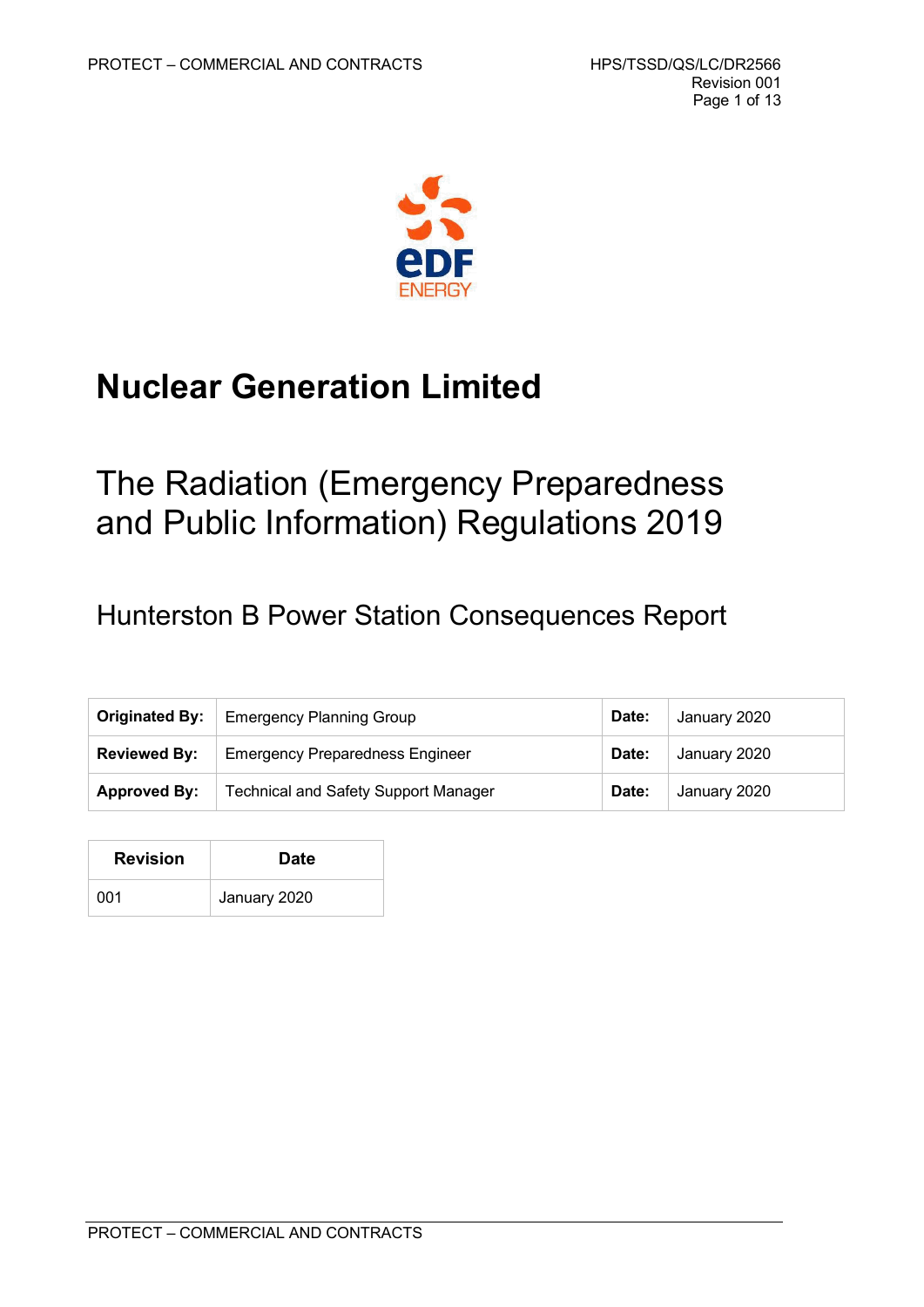### **Contents**

| 1  |     |                                                                                |  |
|----|-----|--------------------------------------------------------------------------------|--|
|    | 1.1 |                                                                                |  |
|    | 1.2 |                                                                                |  |
|    | 1.3 | Recommended Minimum Geographical Extent - Detailed Emergency Planning          |  |
|    | 1.4 | Recommended Distances for Urgent Protective Actions (Sheltering, stable lodine |  |
|    | 1.5 | Recommended Minimum Geographical Extent - Outline Emergency                    |  |
|    |     |                                                                                |  |
|    | 1.7 |                                                                                |  |
| 2. |     |                                                                                |  |
|    |     | Figure 1 – Recommended Minimum Distance for Detailed Emergency Planning 13     |  |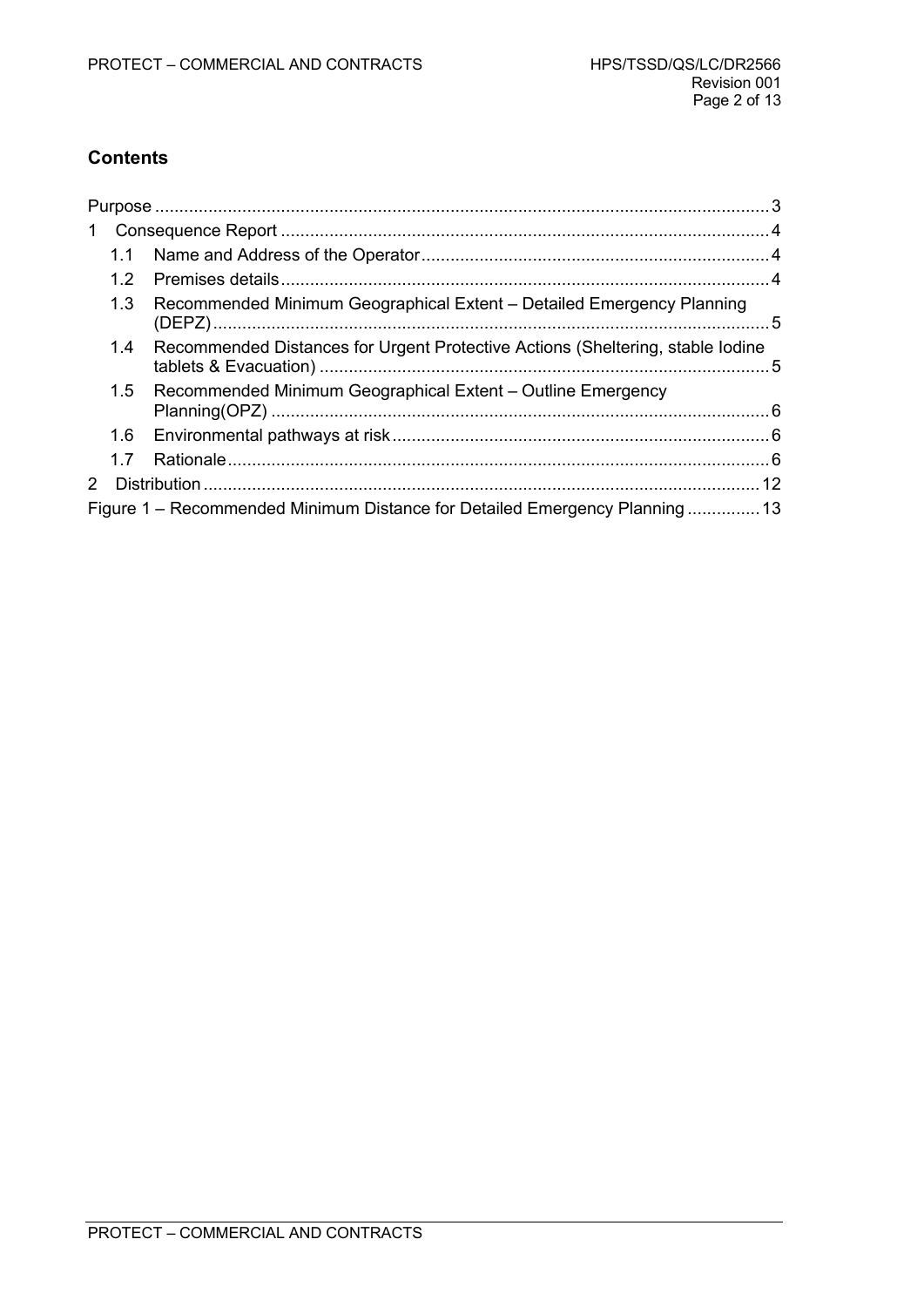#### <span id="page-2-0"></span>**Purpose**

This consequence report is required in regulation 7 of Radiation (Emergency Preparedness and Public Information) Regulations (REPPIR) 2019 for the Local authority to determine a Detailed Emergency Planning Zone (DEPZ). It sets out the technical justification for the minimum distance for the DEPZ around Hunterston B nuclear power station.

The key priority for EDF Energy Nuclear Generation Ltd (EDF NG) is the safe, reliable generation of electricity. Generating safely means the prevention of accidents, recognising the potential hazardous situations or malicious acts that may cause harm to the public, our staff, the environment, or the reputation of the company and managing these events should they occur

The likelihood of an event occurring at Hunterston B power station is minimised through safety considerations in the siting, design, construction and operation and the granting and compliance with a nuclear site licence regulated by the Office for Nuclear Regulation (ONR). A Nuclear Site Licence is granted only after the ONR has fully satisfied that the licensee is a capable operator and has made an adequate safety case for the station and developed appropriate safety standards. The implementation of these standards demonstrates that an accidental event which might lead to the release of even small amounts of radioactivity is extremely low.

Despite constant vigilance, the safeguards incorporated into the design and operation of plant and support systems, and a positive accident prevention culture, hazardous situations that challenge control can occur. Having well-rehearsed emergency arrangements in a state of readiness, as required by REPPIR 2019, provides an additional layer of protection to mitigate the effects of unforeseen events.

This consequence report is developed from REPPIR regulations 4 and 5, requiring the operator, EDF Energy, to conduct an evaluation of the work with ionising radiation at Hunterston B power station to identify the hazards which could cause a radiation emergency, as defined in REPPIR regulation 2 and to assess the potential consequences of a full range of emergencies "both on the premises and outside the premises considering any variable factors which have the potential to affect the severity of those consequences".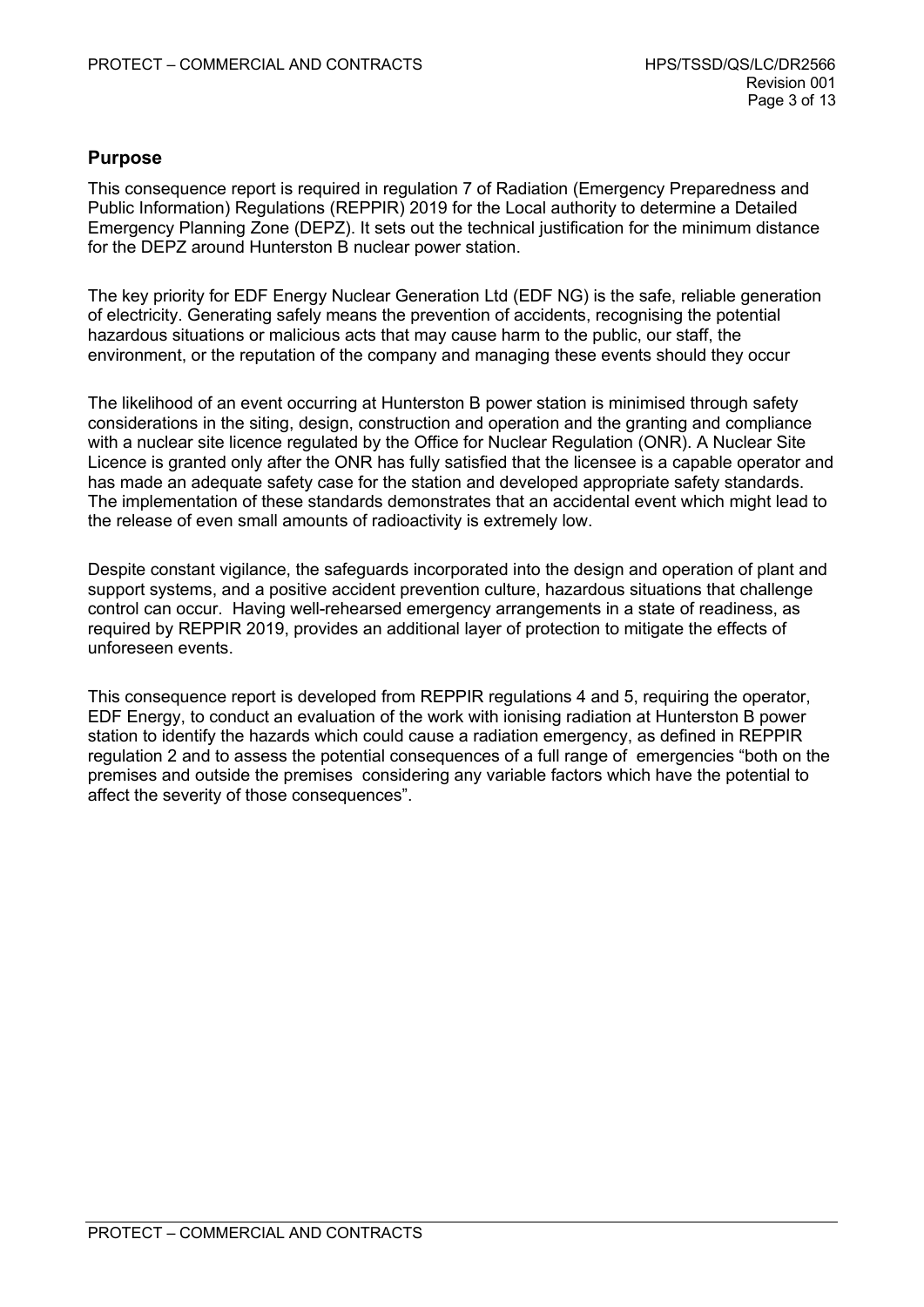## <span id="page-3-2"></span>**1 Consequence Report**

<span id="page-3-1"></span><span id="page-3-0"></span>

| <b>Name and Address of the Operator</b><br>1.1 |                         |                                                                  | EDF Energy Nuclear Generation Ltd.<br><b>Barnett Way</b><br><b>Barnwood</b><br>Gloucester<br>Gloucestershire<br>GL4 3RS                                                                            |  |
|------------------------------------------------|-------------------------|------------------------------------------------------------------|----------------------------------------------------------------------------------------------------------------------------------------------------------------------------------------------------|--|
| 1.2 <sub>1</sub>                               | <b>Premises details</b> | <b>Address</b>                                                   | Hunterston B power station<br><b>West Kilbride</b><br>Ayrshire<br><b>KA23 9QX</b>                                                                                                                  |  |
|                                                |                         | Location                                                         | All distances mentioned in this report are a radius<br>from the premises centre point Grid Reference<br>NS 18570 51455, which is the centre of the<br>reactor building.                            |  |
|                                                |                         | Date of<br>commencement<br>of work with<br>ionising<br>radiation | Work with ionising radiation has already<br>commenced at Hunterston B power station. The<br>construction of the station started in 1968 and the<br>station started generating electricity in 1976. |  |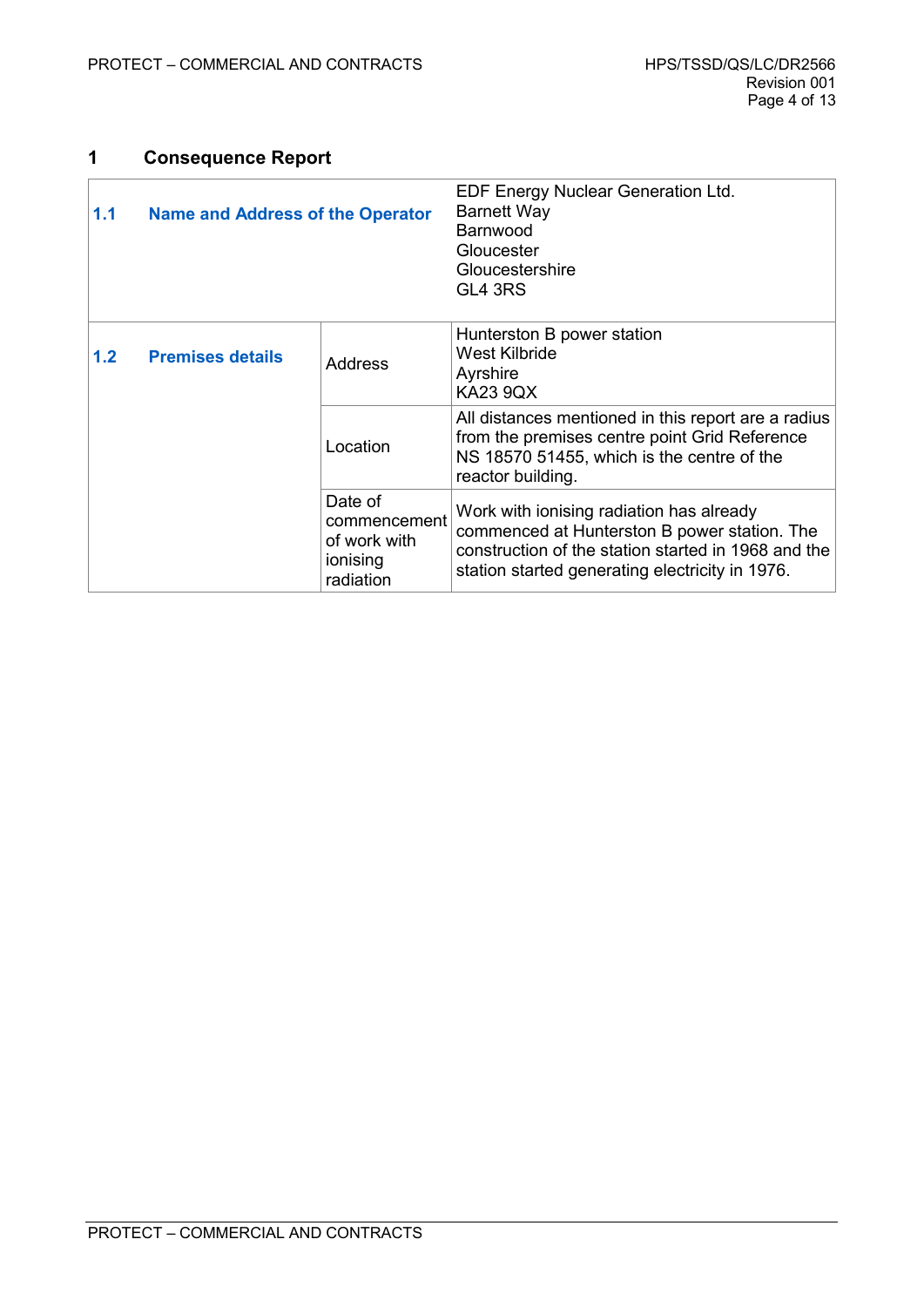Ī

<span id="page-4-1"></span><span id="page-4-0"></span>

| 1.3 | <b>Recommended Minimum</b><br><b>Geographical Extent - Detailed</b><br><b>Emergency Planning (DEPZ)</b>                  | The Detailed Emergency Planning Zone for the<br>site should be no smaller than 2km from the<br>centre point noted above in section 1.2.                                                                                                                                                                                                                                                                                                                                                                                                                                                                                                                 |
|-----|--------------------------------------------------------------------------------------------------------------------------|---------------------------------------------------------------------------------------------------------------------------------------------------------------------------------------------------------------------------------------------------------------------------------------------------------------------------------------------------------------------------------------------------------------------------------------------------------------------------------------------------------------------------------------------------------------------------------------------------------------------------------------------------------|
| 1.4 | <b>Recommended Distances for Urgent</b><br><b>Protective Actions (sheltering,</b><br>stable iodine tablets & evacuation) | The assessments required under REPPIR<br>indicate detailed planning is justified for the<br>urgent protective actions of administration of<br>stable iodine and implementation of sheltering<br>within a distance of $\sim$ 2km from the site for<br>protection of the public. The protective actions<br>should be capable of being enacted as soon as is<br>practical after the declaration of a Radiation<br>Emergency has occurred or before a release<br>starts to maximise the averting of dose. Stable<br>iodine can be administered up to 5-8 hours<br>following exposure as averting iodine inhalation<br>dose of $\sim$ 50% is still possible. |
|     |                                                                                                                          | Appropriate arrangements should be considered<br>in this area for individuals for whom it is not<br>possible to offer appropriate shelter in solid<br>buildings and stable iodine tablets. This is likely<br>to include a number of transient individuals, such<br>as those using local recreational facilities.                                                                                                                                                                                                                                                                                                                                        |
|     |                                                                                                                          | The rationale for the distances and timings for<br>recommending the detail planning for<br>implementation of urgent protective actions is<br>provided below in section 1.7.                                                                                                                                                                                                                                                                                                                                                                                                                                                                             |
|     |                                                                                                                          | The assessments indicate evacuation is justified<br>within 300m. This area is predominantly inside<br>the site fence, therefore there is no justification<br>for planning in detail to evacuate the public as a<br>default action within the detailed emergency<br>planning zone. Evacuation within the DEPZ<br>should be considered in outline planning<br>arrangements in the event of a severe accident.                                                                                                                                                                                                                                             |
|     |                                                                                                                          | It is recommended that advice be issued within<br>24 hours to restrict consumption of leafy green<br>vegetables, milk and water from open<br>sources/rain water in all sectors of the Details<br>Emergency Planning Zone and downwind of the<br>site to a distance of 43km.                                                                                                                                                                                                                                                                                                                                                                             |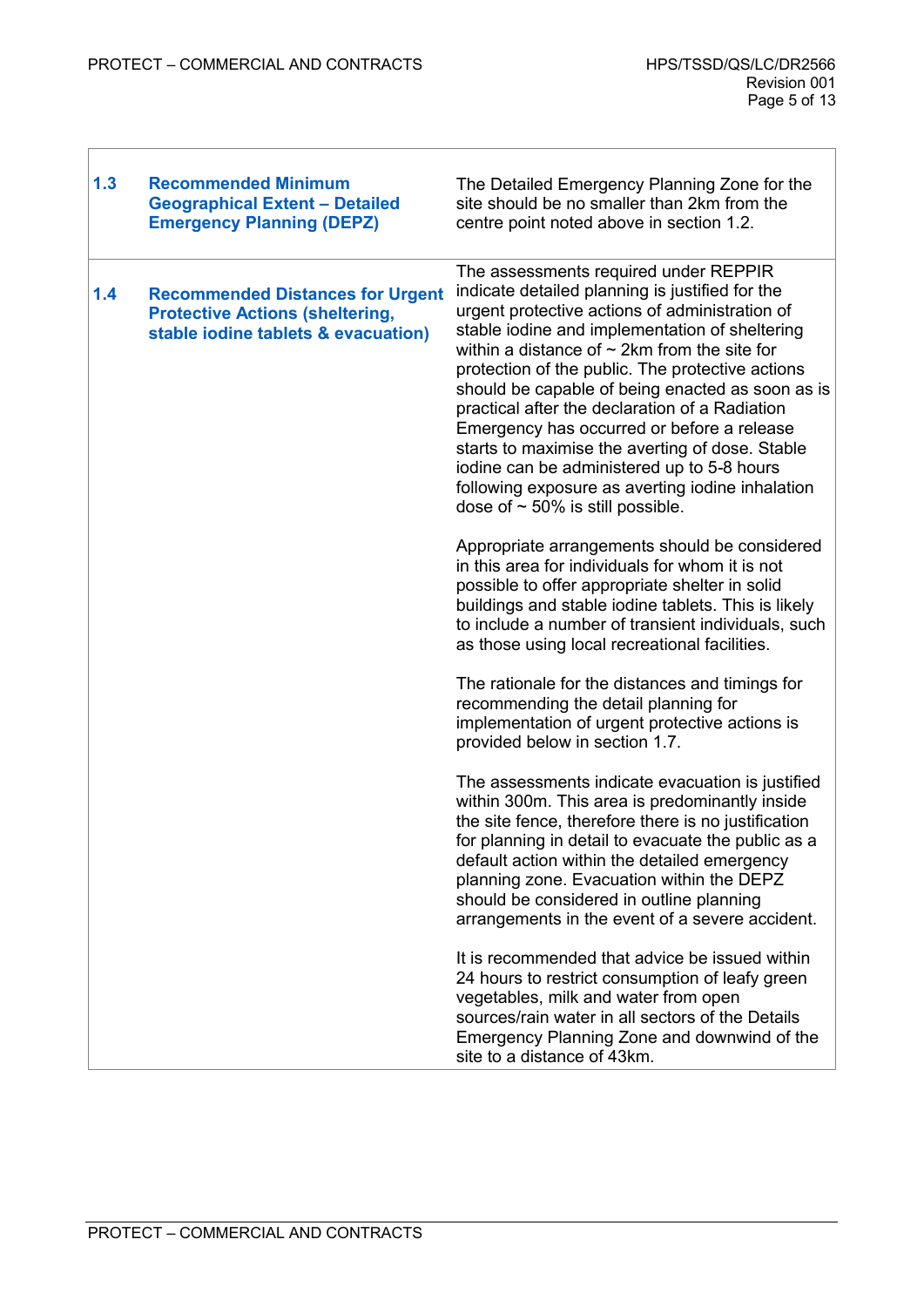<span id="page-5-2"></span>

| 1.5 | <b>Recommended Minimum</b><br><b>Geographical Extent - Outline</b><br><b>Emergency Planning (OPZ)</b> | It is recommended that the Outline Planning<br>Zone for the site be set as per REPPIR regulation<br>$9(1)$ a) and schedule $5 -$ (category 2) at 30 km.                                                                                                                                               |
|-----|-------------------------------------------------------------------------------------------------------|-------------------------------------------------------------------------------------------------------------------------------------------------------------------------------------------------------------------------------------------------------------------------------------------------------|
|     |                                                                                                       | Default urgent protective actions, other than<br>consideration of food restrictions, are not<br>recommended within the OPZ. Outline planning<br>should consider the implementation of urgent<br>protective actions in the OPZ for a radiation<br>emergency which is considered extremely<br>unlikely. |
|     |                                                                                                       | It is recommended that that the outline plan<br>consider the process for the implementation of<br>stable iodine distribution, shelter and evacuation<br>uniformly throughout the OPZ, with or without a<br>warning period.                                                                            |
|     |                                                                                                       | Planning in outline will enable implementation of<br>protective actions based on the assessments<br>made during an event and determined as<br>appropriate based on the justification of the<br>potential for averting exposure.                                                                       |

### <span id="page-5-1"></span>**1.6 Environmental pathways at risk**

| A radiation emergency at Hunterston B would take the form of a gaseous plume    |
|---------------------------------------------------------------------------------|
| containing radioactive particulates. This would put the following environmental |
| pathways at risk:                                                               |
| $\cdot$ Grown foods – direct surface contamination and soil to plant            |

- $\mathfrak s$ rown foods direct surface contamination and soil to plant
- Animal products via ingestion
- Water supplies through direct contamination and contaminated runoff

#### <span id="page-5-0"></span>**1.7 Rationale**

| <b>SELECTION OF SOURCE TERM</b> |
|---------------------------------|
|                                 |

EDF Energy has considered a wide range of accident scenarios in the hazard evaluation process and selected a candidate release as the basis of the consequences assessment. The candidate release assumes the most pessimistic attributes from a number of fault sequences in terms of time to release and quantity of activity released it, therefore, does not correspond to the release from a specific individual fault. It covers faults in all facilities on site, and all modes of plant operation.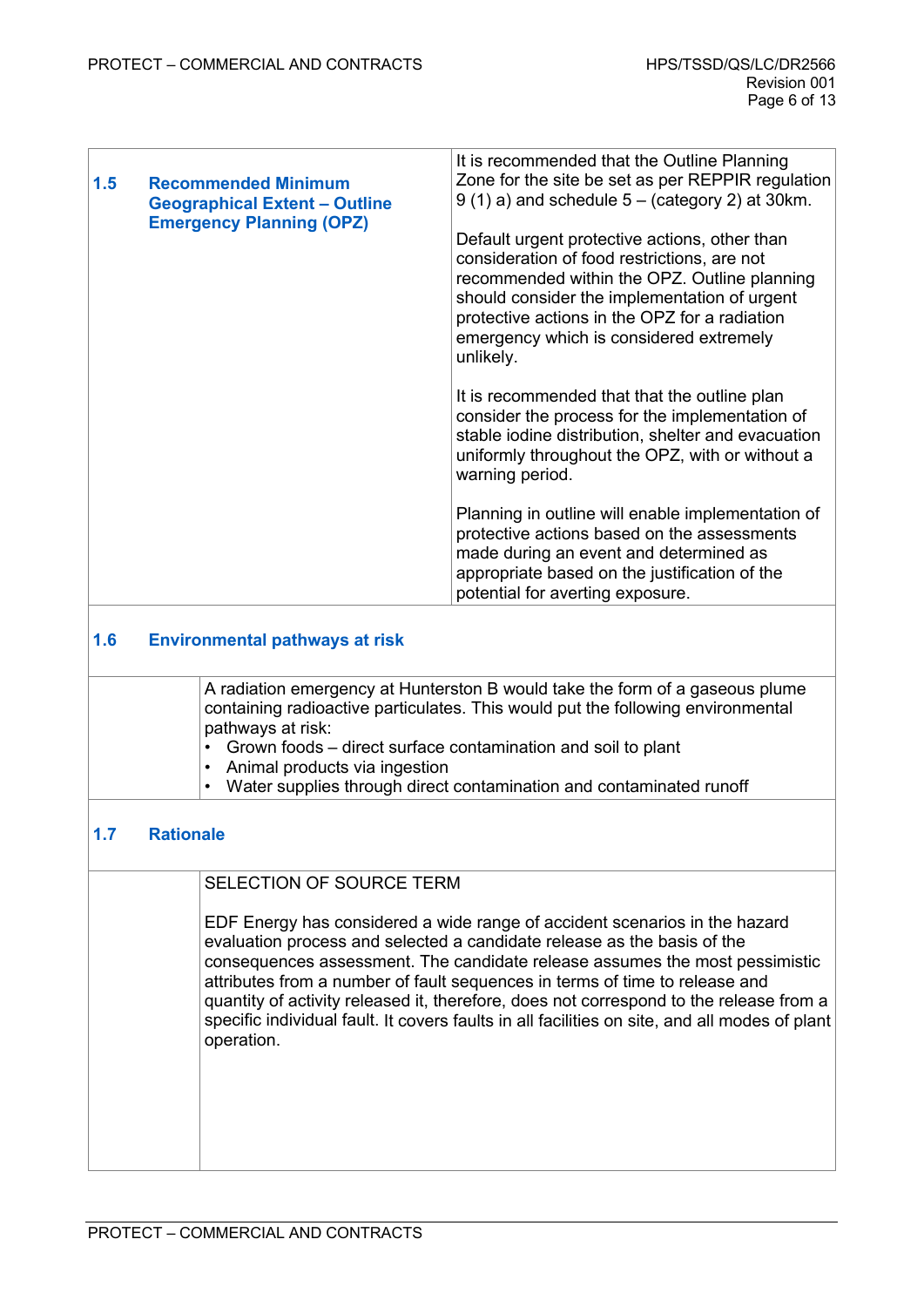| POPULATION VARIABLES                                                                                                                                                                                                                                                                                                                                                                                                                                                                                                                                                                                                                                                                                                                                                                                                                                                                                                                                                              |
|-----------------------------------------------------------------------------------------------------------------------------------------------------------------------------------------------------------------------------------------------------------------------------------------------------------------------------------------------------------------------------------------------------------------------------------------------------------------------------------------------------------------------------------------------------------------------------------------------------------------------------------------------------------------------------------------------------------------------------------------------------------------------------------------------------------------------------------------------------------------------------------------------------------------------------------------------------------------------------------|
| As recommended by Public Health England the exposure to the following<br>population groups has been considered<br>• infants (0-1 year)<br>• children (1-10 years)<br>• Adults                                                                                                                                                                                                                                                                                                                                                                                                                                                                                                                                                                                                                                                                                                                                                                                                     |
| Particular attention is given to the exposure to infants as the most vulnerable group                                                                                                                                                                                                                                                                                                                                                                                                                                                                                                                                                                                                                                                                                                                                                                                                                                                                                             |
| Dose to the foetus and to breast-fed infants has been considered and it has been<br>determined that the protective measures required for these do not exceed those<br>required by the most vulnerable group identified above.                                                                                                                                                                                                                                                                                                                                                                                                                                                                                                                                                                                                                                                                                                                                                     |
| <b>IMPACT OF WEATHER VARIABLES</b>                                                                                                                                                                                                                                                                                                                                                                                                                                                                                                                                                                                                                                                                                                                                                                                                                                                                                                                                                |
| The most significant consequences off site will occur from airborne radioactivity.<br>The impact of the consequences is dominated by the weather conditions<br>transporting the radioactive material off site. Extremes of weather, in this context,<br>relates to the amount of dilution of the radioactive material that occurs during<br>transportation. While higher wind speeds transport radioactivity over greater<br>distances, the plume tends to move faster and affects a narrower area. Slow<br>moving wind, with little or no turbulence, reduces the dilution of the radioactivity<br>and presents the worst-case conditions for a release of radioactive material, as the<br>release of radioactivity remains more concentrated as it moves off the site.                                                                                                                                                                                                          |
| This becomes relevant in terms of the potential exposure through inhalation<br>(amount of radiation per breath) and direct exposure as the release cloud or plume<br>passes overhead. A full range of the atmospheric conditions occurring in the UK<br>have been considered, along with the impact of rain, as this can 'wash'<br>radioactivity out of the cloud or plume leading to a build-up of deposited activity<br>where the rain falls raising levels of radiation in the environment and the potential<br>of increased exposure through ingestion and direct exposure. The weather<br>conditions used to develop the distances recommended in this report account for<br>over 95% of the expected conditions at Hunterston B from an assessment of<br>historic weather data. This aligns with Public Health England's recommended<br>methodology to take account of pessimistic consequences due to unfavourable<br>weather conditions as set out in report PHE-CRCE-50. |
| EMERGENCY RELEASE AND RESPONSE TIME VARIABLES                                                                                                                                                                                                                                                                                                                                                                                                                                                                                                                                                                                                                                                                                                                                                                                                                                                                                                                                     |
| The effectiveness of the urgent protective actions is determined by when<br>implementation is achieved relative to the release and passage of the radioactive<br>material. It is assumed that the most limiting scenario occurs when the release<br>commences before emergency plans are activated. The duration of the candidate<br>release is approximately 5 hours at which point the release will effectively<br>terminate because the depressurisation of the Reactor Coolant System results in                                                                                                                                                                                                                                                                                                                                                                                                                                                                              |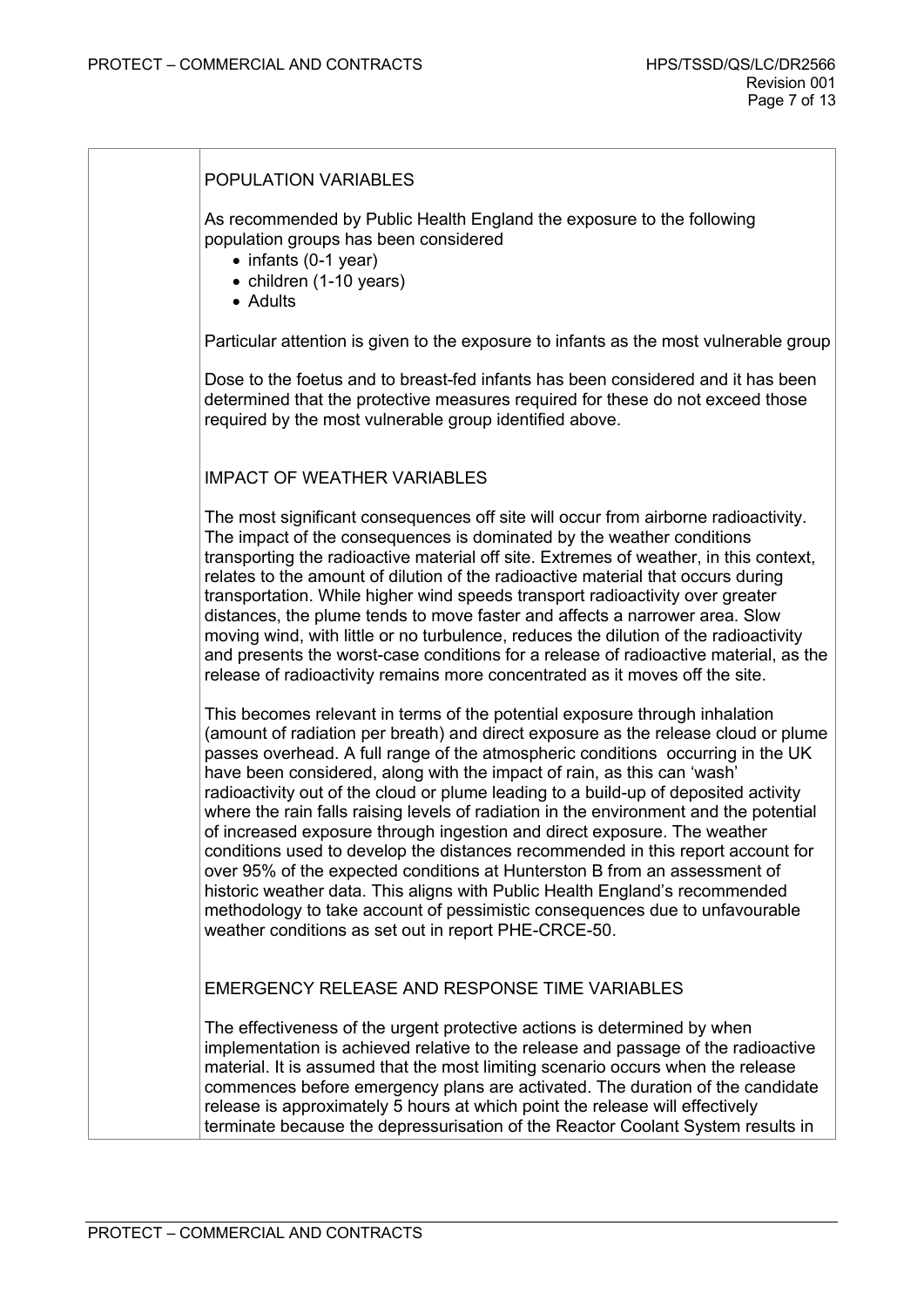| limited motive force to expel radioactivity, or because emergency actions have re- |
|------------------------------------------------------------------------------------|
| established containment.                                                           |

Despite best efforts to rapidly assemble the emergency response organisation to determine the protection strategy and to notify members of the public to take action, the delay in doing this will reduce the effectiveness of the protective measures. A conservative time factor for implementing the protective measures of 2 hours has been considered when assessing distances determined by the effectiveness of protective actions. However the distances recommended in this report are based on a best-case scenario where protective actions can be implemented in advance of exposure occurring.

No assumptions should be made about the availability of a warning period to enact the emergency response and protective actions. Whilst faults could develop which would give a warning period of an hour or more before a release of radiation from the site it should not be assumed that this would be the case. Therefore any protective actions and emergency plans should be based on the conservative basis that no warning period would be available and should therefore be capable of being activated as soon as possible.

#### PUBLIC PROTECTION GUIDANCE

Public Health England (PHE) provide the UK guidance for emergency planning thresholds on dose for guiding decisions on actions. Emergency Reference Levels (ERL's) are dose criteria that apply to the justification and optimisation of sheltering-in-place, evacuation and administration of stable iodine. These are most appropriately expressed in terms of averted dose and are given in the table below.

#### **Recommended ERLs for the planning of sheltering-in-place, evacuation and administration of stable iodine protective actions**

|               | <b>Effective dose or</b><br>organ dose | <b>Averted dose</b><br>$(mSv)^a$ |              |
|---------------|----------------------------------------|----------------------------------|--------------|
|               |                                        | Lower                            | <b>Upper</b> |
| Sheltering    | Effective                              | 3                                | 30           |
| Evacuation    | Effective                              | 30                               | 300          |
| Stable iodine | Thyroid <sup>b</sup>                   | 30                               | 100          |

a In recognition of their higher cancer risk, the doses are those potentially averted in young children b mSv equivalent dose to the thyroid

The key objective with planning and deploying urgent protective actions is to achieve more good than harm in context of the risks from radiation exposure and the risks associated with the protective measure. Hence the arrangements in place should be proportionate to the risk and offer a trade-off between protection against radiation dose and the detriments that protective actions can have when implemented.

As indicated in REPPIR, the lower ERLs are used in the determination of the distance for justifying detailed planning for implementing urgent public protective measures.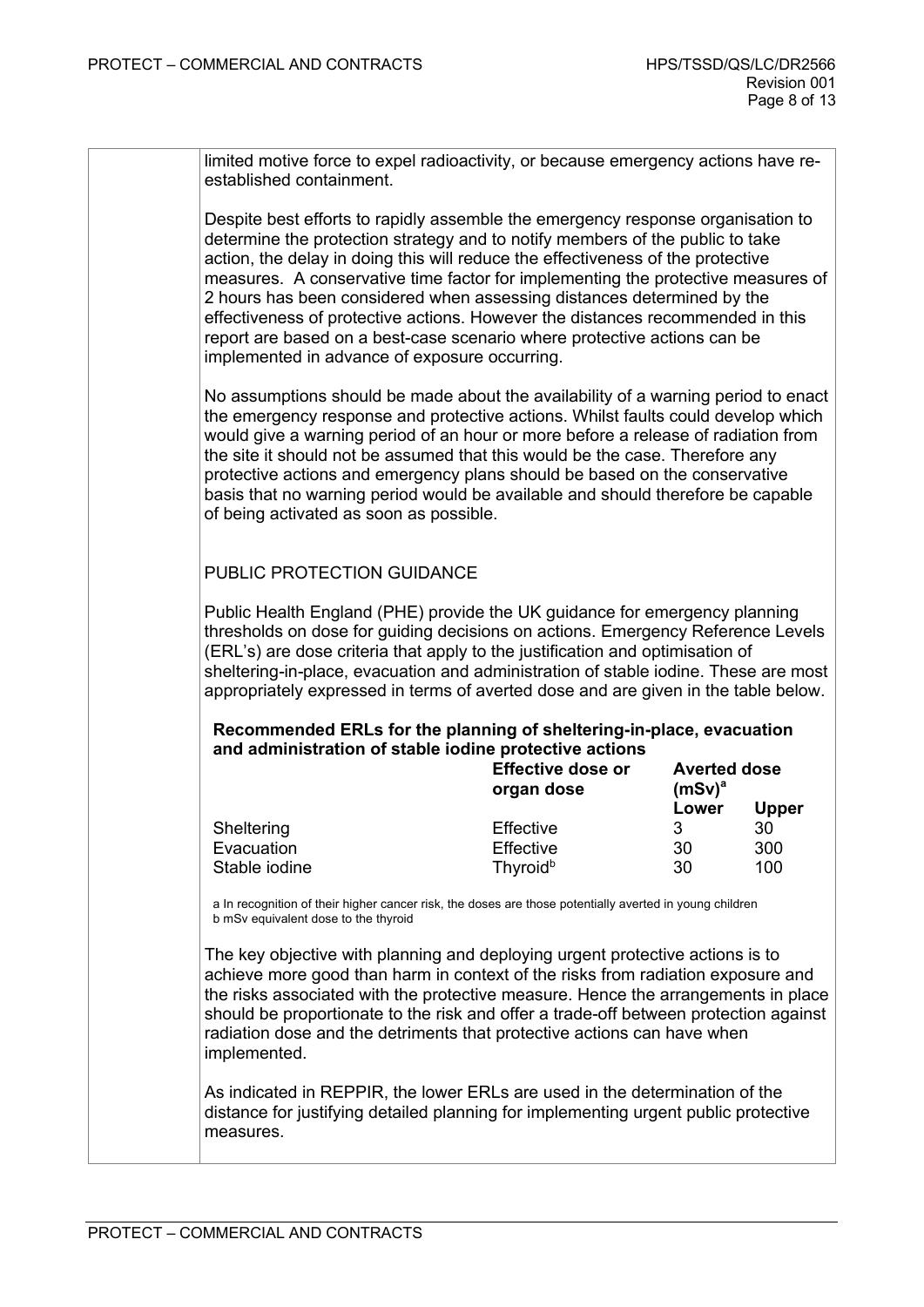The recommended minimum distance for detailed emergency planning has been based on consideration of distances to which it would be proportionate to administer the urgent protective actions of evacuation, shelter and stable iodine. The nature of radiation emergency at Hunterston B means that iodine radionuclides are the dominant hazard. Therefore, the distance to which the administration of stable iodine is considered proportionate is the greatest of any of the protective actions and is the distance used to determine the minimum size of the Detailed Emergency Planning Zone.

#### DISTANCE TO LOWER ERL FOR STABLE IODINE

The distance across which it is justifiable to administer stable iodine as a protective action has been calculated as ~2000m from the centre point of the site based on the lower emergency reference level for an infant, identified as the most vulnerable group. This assumes the maximum possible benefit afforded by this protective action by it being administered before or very shortly after exposure.

Whilst it is accepted that there may be a delay in notifying the public of a radiation emergency, resulting in the protective action being less effective, it is considered appropriate for public protection to base the distance given in this report by considering the most effective outcome.

#### DISTANCE TO LOWER ERL FOR SHELTERING

The distance across which it is justifiable to recommend shelter as a protective action has been calculated as ~950m from the centre point of each site based on the lower emergency reference level for an infant, identified as the most vulnerable group.

Whist this distance is shorter than that of stable iodine, it is recommended that the two protective actions be deployed together and therefore it would be reasonable to extend shelter as a protective action to the same distance as that of stable iodine. This follows public protection guidelines set out by Public Heath England in report PHE-CRCE-049.

DISTANCE TO LOWER ERL FOR EVACUATION

The distance across which it is justifiable to recommend evacuation as a protective action has been calculated as ~300m from the centre point of the site based on the lower emergency reference level for an infant, identified as the most vulnerable group.

This area is largely contained within the site fence in most places and contains no permanent residents. It is therefore judged that the use of evacuation as a default urgent protective action within the Detailed Emergency Planning Zone is not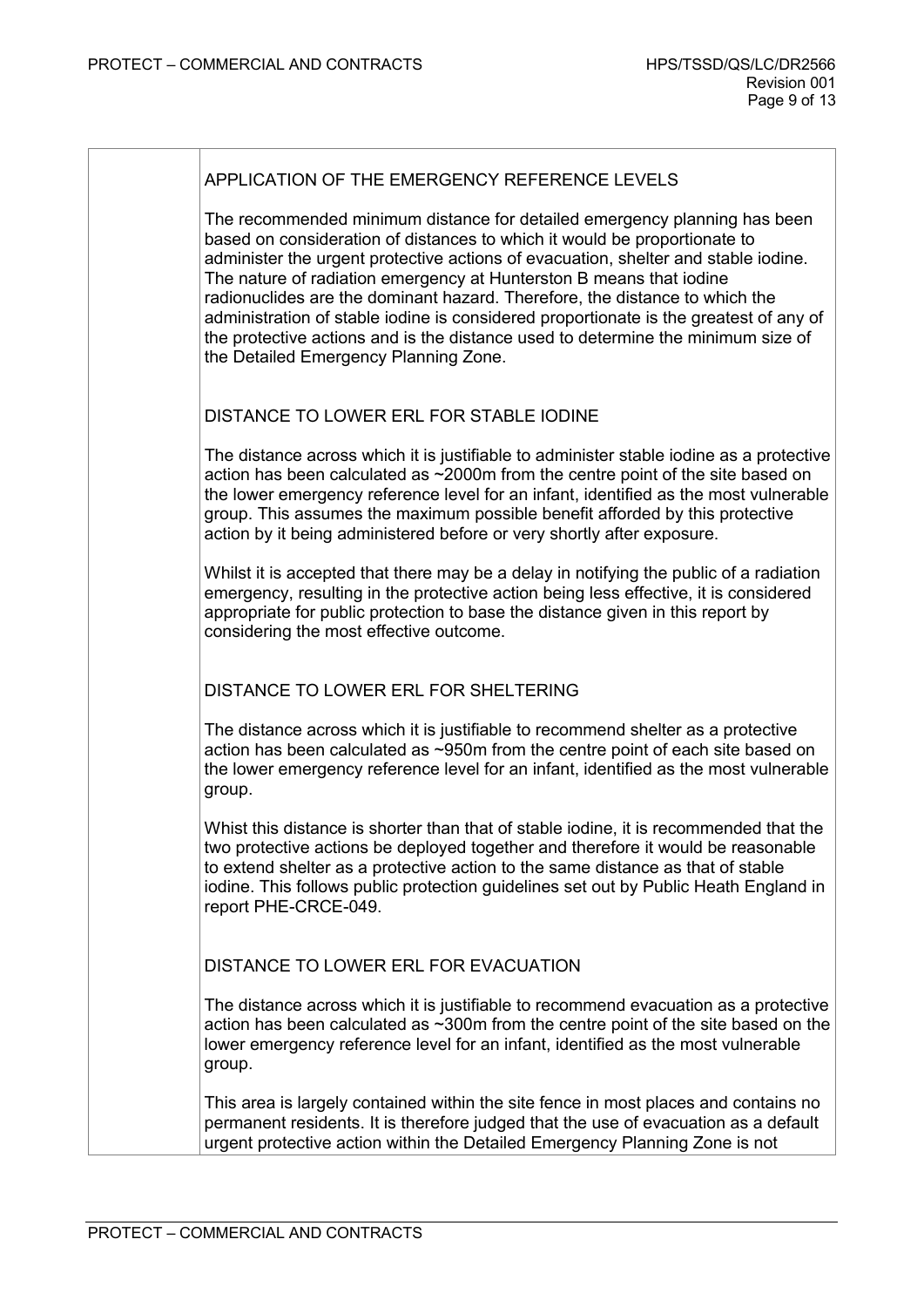| justified. Evacuation within the DEPZ should be considered in outline planning<br>arrangements in the event of a severe accident.                                                                                                                                                                                                                                                                                                                                                                                                                                                   |
|-------------------------------------------------------------------------------------------------------------------------------------------------------------------------------------------------------------------------------------------------------------------------------------------------------------------------------------------------------------------------------------------------------------------------------------------------------------------------------------------------------------------------------------------------------------------------------------|
| <b>DISTANCES FOR FOOD RESTRICTIONS</b>                                                                                                                                                                                                                                                                                                                                                                                                                                                                                                                                              |
| Averting exposure to radiation through ingestion of locally produced food stuffs and<br>drinking water is not considered to be an immediately urgent protective measure<br>due to the delay in exposure and the ability to issue advice within 24 hours from<br>the start of the release.                                                                                                                                                                                                                                                                                           |
| Assessments indicate that the radiation concentrations in milk under likely<br>dispersion conditions would exceed the Euratom Maximum Permitted Levels<br>(MPL) to a distance of $\sim$ 41km and concentrations in unprocessed leafy green<br>vegetables would exceed the MPLs to a distance of ~43km. It is recommended<br>that for ease of communication the advice be issued for a single distance of 43km.<br>This should also include advice against drinking of rainwater or water from open<br>sources to the same distance.                                                 |
| Analysis shows that the distance to which food restrictions would be required will<br>vary significantly based on the weather factors on the day with the presence of rain<br>having a significant influence. Whilst it may be necessary to implement food bans<br>beyond the distances recommended it is considered proportionate to plan for the<br>extent suggested, which can then be reviewed and adjusted as necessary by the<br>appropriate authority once an appropriate emergency organisation has been<br>established.                                                    |
| OTHER EMERGENCY PLANNING CONSIDERATIONS                                                                                                                                                                                                                                                                                                                                                                                                                                                                                                                                             |
| Appropriate arrangements should be considered in the DEPZ to a distance of<br>2000m for individuals for whom it is not possible to offer appropriate shelter in<br>solidly built buildings and stable iodine tablets. This may include transient<br>populations such as users of local recreational facilities.                                                                                                                                                                                                                                                                     |
| Whilst potential dose to such individuals is not expected to exceed the lower ERL<br>for evacuation, the doses could be above the lower ERLs for sheltering and stable<br>iodine. Appropriate arrangements will therefore be needed to ensure that any<br>individuals that fall into this category can be adequately protected, which may be<br>most practically achieved by evacuating them from the immediate area.                                                                                                                                                               |
| There are a range of potential events which could occur at the site which relate to<br>conventional industrial hazards (e.g. fires, chemical spill) which may require an<br>emergency response, including off site support, but do not lead to a release of<br>radioactive material. These would be declared as a Site Incident. It is understood<br>that such events could be perceived as a radiation emergency by the public, and<br>therefore all such events will include necessary notifications to relevant<br>organisation so that reassurance requirements can be enacted. |
|                                                                                                                                                                                                                                                                                                                                                                                                                                                                                                                                                                                     |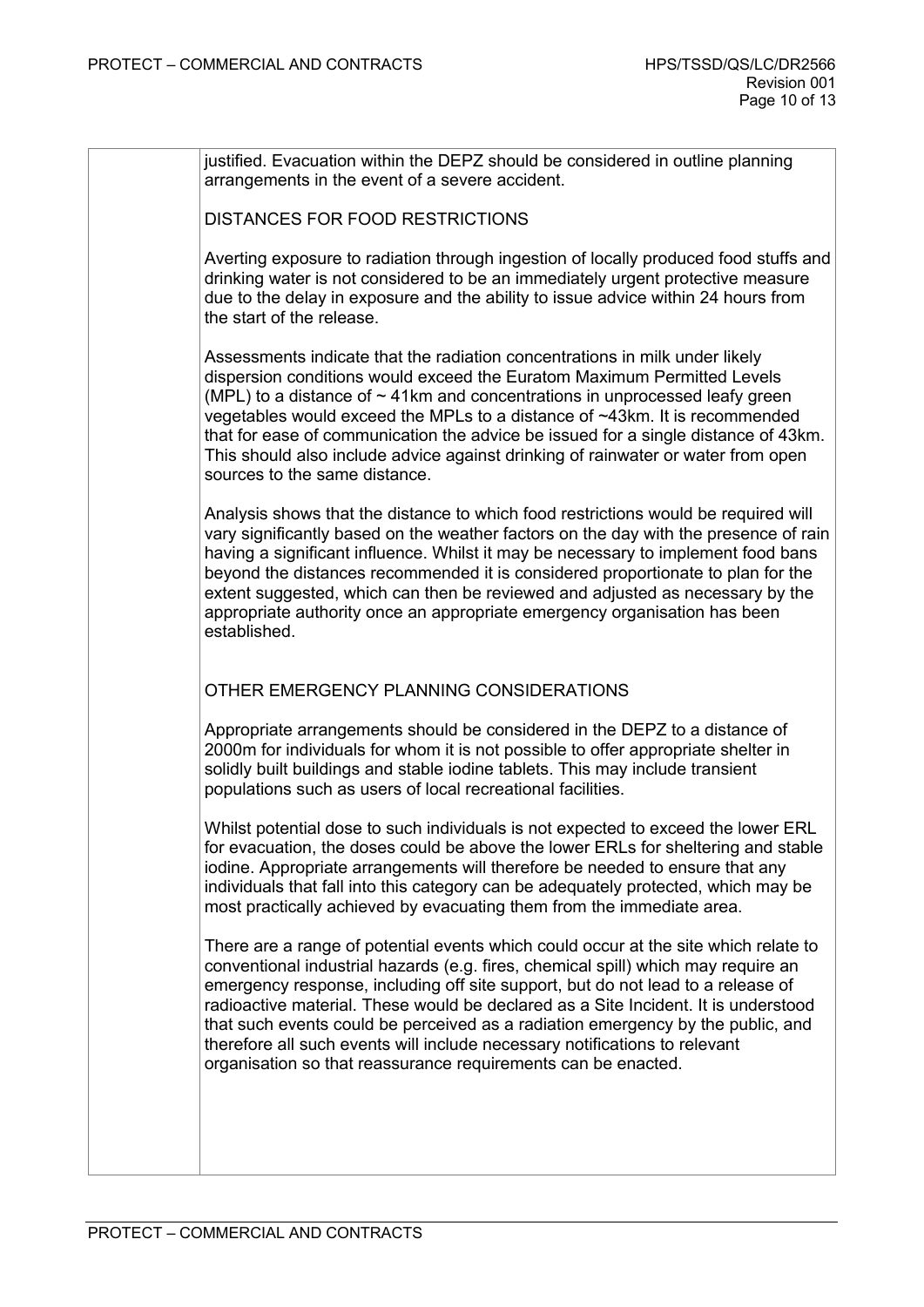SUMMARY RECOMMENDATIONS OF DISTANCE TO LOWER ERL

The assessments indicate that detailed planning is justified at Hunterston B power station within at least 2000m and the urgent protective actions of administration of stable iodine and implementation of sheltering are justified within a maximum distance of 2000m from the site for protection of the public.

2000m is the minimum distance for the DEPZ. The local authority can choose to extend this in line with Regulation 8(1). It is not recommended that urgent protective actions be extended beyond the distances specified in this report without taking appropriate public protection advice as increasing protective actions beyond the recommended distances could do more harm than good.

The protective actions should be capable of being enacted as soon as is practical after the declaration of a Radiation Emergency (Off Site Nuclear Emergency) or before a release starts to maximise the averting of exposure. Consideration should be given to the pre-distribution of stable iodine tablets within the area likely to be affected.

Stable iodine can be administered up to 5-8 hours following exposure as averting iodine inhalation dose of  $\sim$  50% is still possible.

Evacuation is not considered to be justified as a default protective action in the DEPZ.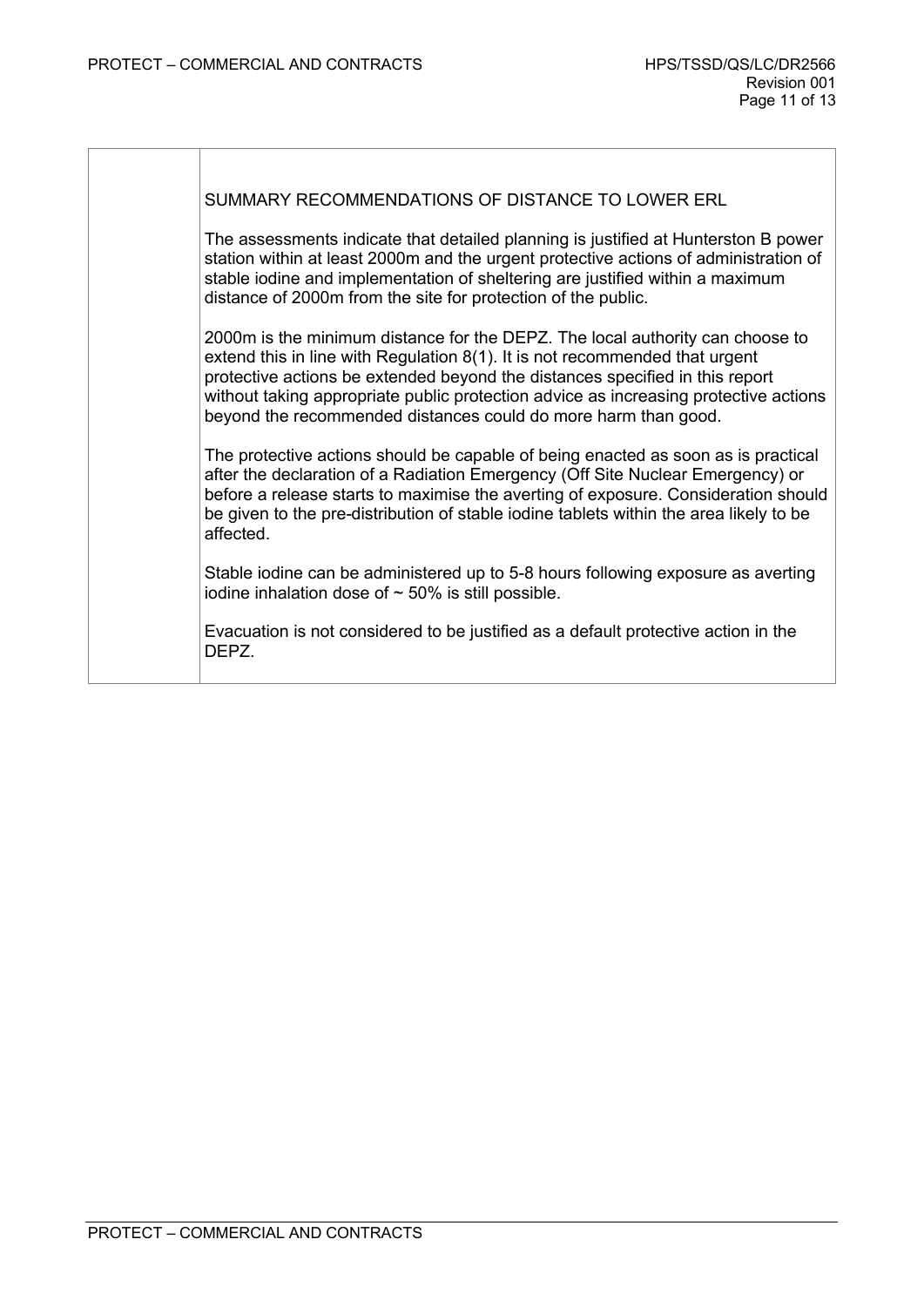# <span id="page-11-0"></span>**2 Distribution**

| <b>Station Director</b>                                    |                 |                                          |                                                    |
|------------------------------------------------------------|-----------------|------------------------------------------|----------------------------------------------------|
| <b>TSSM</b>                                                |                 |                                          |                                                    |
| <b>QMGH</b>                                                |                 |                                          |                                                    |
| <b>EPE</b>                                                 |                 |                                          |                                                    |
| <b>External</b><br><b>Communications</b><br><b>Manager</b> |                 |                                          |                                                    |
| <b>Louise Driver</b>                                       |                 | <b>Head of Emergency Planning</b>        | <b>EDF Energy</b>                                  |
| <b>Josh Tarling</b>                                        |                 | <b>Emergency Planning Group</b>          | <b>EDF Energy</b>                                  |
| <b>Craig Hatton</b>                                        | <b>External</b> | <b>Chief Executive</b>                   | <b>North Ayrshire Council</b>                      |
| <b>Jane McGeorge</b>                                       | <b>External</b> | Coordinator                              | <b>Ayrshire Civil Contingencies</b><br><b>Team</b> |
| <b>Lesley Jeffery</b>                                      | <b>External</b> | <b>Civil Contingencies Officer</b>       | <b>Ayrshire Civil Contingencies</b><br><b>Team</b> |
| <b>Stuart Fannin</b>                                       | <b>External</b> | <b>Site Inspector</b>                    | <b>ONR</b>                                         |
| REPPIR19Compliance<br>@onr.gov.uk                          |                 | <b>External   REPPIR Compliance Lead</b> | <b>ONR</b>                                         |
| <b>TSSM (Equivalent)</b>                                   | <b>External</b> | <b>TSSM (Equivalent)</b>                 | <b>Hunterston A Station</b>                        |